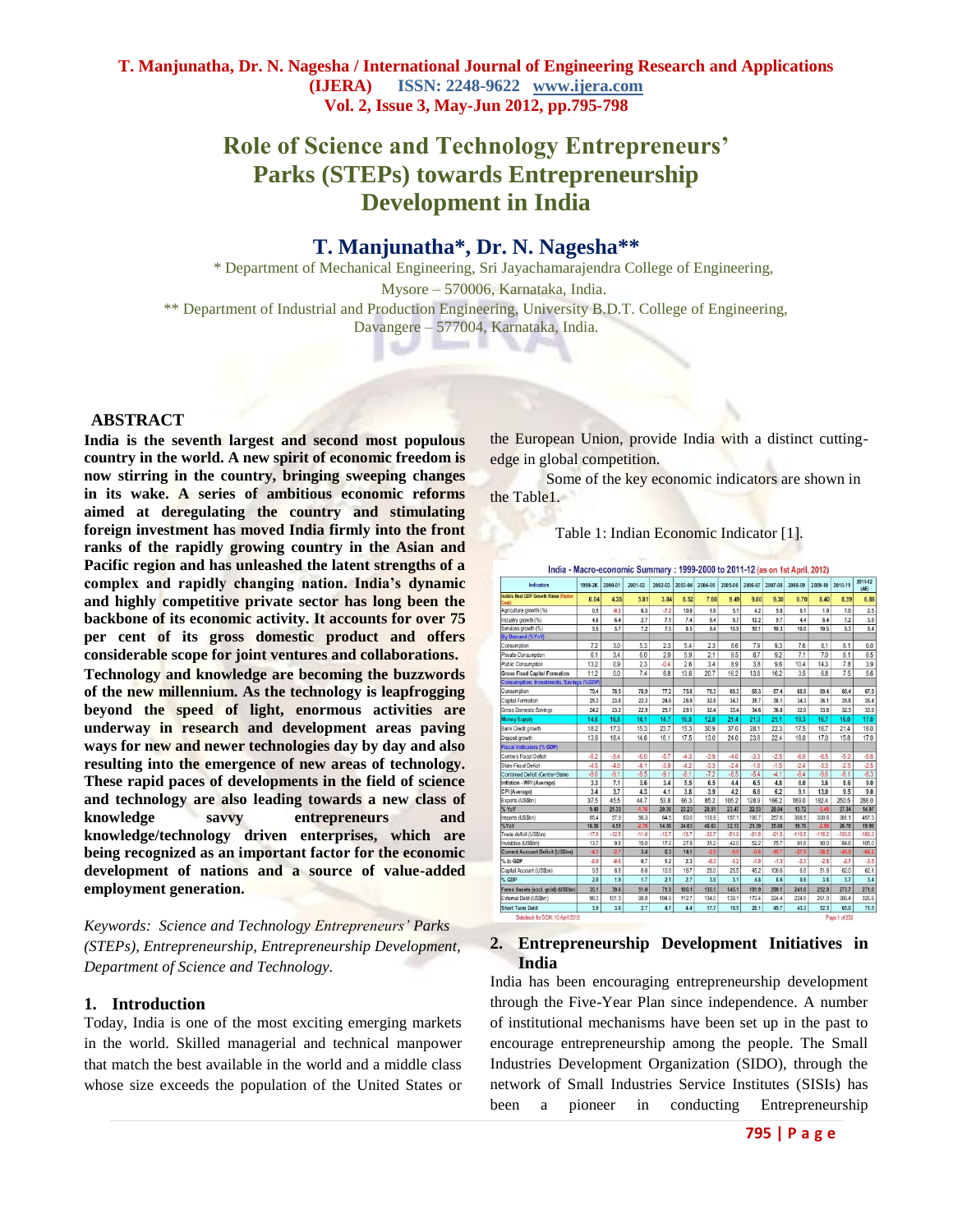#### **T. Manjunatha, Dr. N. Nagesha / International Journal of Engineering Research and Applications (IJERA) ISSN: 2248-9622 www.ijera.com Vol. 2, Issue 3, May-Jun 2012, pp.795-798**

Development Programmes for various sectoral groups. National Institutions such as the Entrepreneurship Development Institute of India (EDII), Ahmedabad; National Institute for Entrepreneurship and Small Business Development (NIESBUD), New Delhi; and the National Institute of Small Industry Extension and Training (NISIET), Hyderabad are engaged in entrepreneurial activities since their inception. In addition, state level institutions such as the Centres for Entrepreneurship Development (CED) and Institutes of Entrepreneurship Development (IED) look after the entrepreneurial efforts in the States. The District Industries Centres (DICs) set up at the district levels are also engaged in entrepreneurial activities.

2.1 National Science and Technology Entrepreneurship Development Board (NSTEDB)

The NSTEDB was established by the Government of India in 1982 "as an institutional mechanism to promote gainful self-employment in the country and to link idle S&T manpower with the underutilized institutional credit facilities".

The major objectives of the NSTEDB are:

- To promote and develop entrepreneurship through the use of science and technology
- To facilitate and conduct various informational services relating to entrepreneurship development using S&T
- To network various central and state government agencies and NGO's in entrepreneurship and self-employment developments using S&T with special focus on backward areas as well
- To act as a policy advisory body to the Government in regarding entrepreneurship based on S&T and conduct studies supporting policy evolution

The major activities that have evolved during the past and is being implemented by the Board is shown in figure below.



Fig.1: Schematic diagram of the Science and Technology activities in India

As result of the multifaceted activities spreading around the country, awareness among S&T persons to take to entrepreneurship as a career has been created. The academics and researchers have started taking a keen interest in such socially and economically relevant roles and have engaged themselves in several ventures. More than 100 organizations, most of which are academic institutions and voluntary agencies, were drafted to the task of entrepreneurship development and employment generation [2].

NSTEDB is the nodal agency in India for promoting STEP, TBIs and other mechanisms of high-tech enterprise development.

2.2 Science and Technology Entrepreneurs Parks (STEPs)

The science park and similar initiatives in the developed countries are the latest in the evolutionary line to create an atmosphere for innovation and entrepreneurship; for active interaction between academics and industries; for sharing ideas, knowledge, experience and facilities for the development of new technologies and their rapid transfer to the end user. The STEP programme was initiated by NSTEDB in 1984. STEP provides a reorientation in approach to innovation and entrepreneurship involving education, training, research, finance, management and government. It has been promoted jointly by the DST, state government, financial institutions and the host institution [3].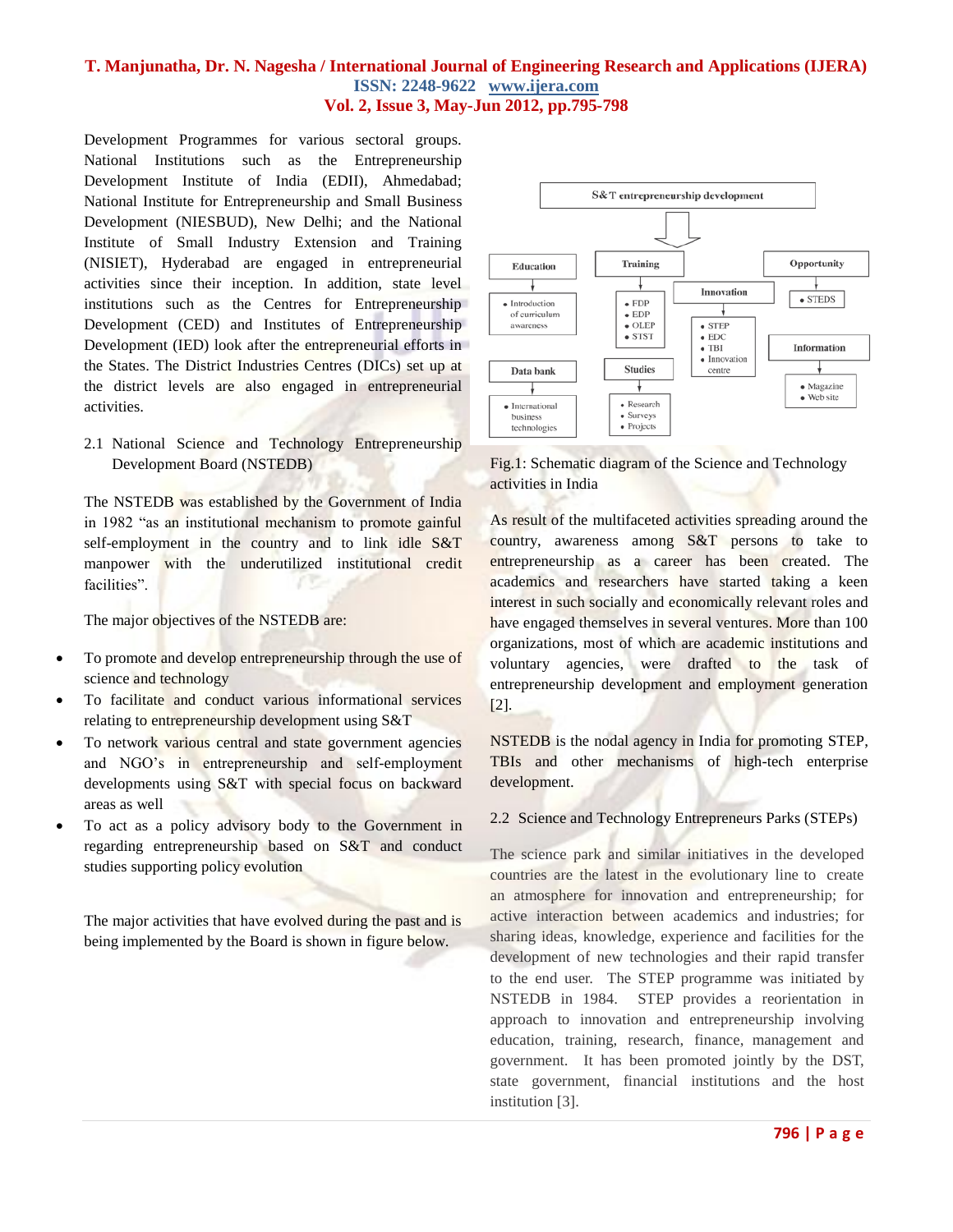#### **T. Manjunatha, Dr. N. Nagesha / International Journal of Engineering Research and Applications (IJERA) ISSN: 2248-9622 www.ijera.com Vol. 2, Issue 3, May-Jun 2012, pp.795-798**

Objectives of STEPs:

- To forge a close linkage between universities, academic and R&D institutions on the one hand and industry on the other
- To promote entrepreneurship among science and technology persons, many of whom were otherwise seeking jobs soon after their graduation
- To provide R&D support to the small-scale industry mostly through interaction with research institutions
- To promote innovation based enterprises

Facilities and services provided by STEPs:

- Offers facilities such as nursery sheds, testing and calibration facilities, precision tool room/central workshop, prototype development, business facilitation, computing, data bank, library and documentation, communication, seminar hall/conference room, common facilities such as phone, telex, fax, photocopying;
- Offers services like testing and calibration, consultancy; training, research, prototype development/ process development, human resource development (short-term courses), technical support services, business facilitation services, database and documentation services, quality assurance services and common utility services.

#### 2.3 STEPs - Processes and Actions

The STEP has a primary mission of ushering in a technocrat industrial society through human resource development (HRD) inputs enhancing the managerial and technical capabilities in particular and providing infrastructure and expertise support for enhancing productivity, quality, finance, R&D personnel, management capabilities, etc. during the establishment, sustenance, and growth of the incubating enterprise in general.

The STEP model, therefore, has been designed in striking a balance between development and selfsustenance. The areas of activities such as entrepreneurship training, product development, database, information, servicing, consultancy, quality assurance, business facilitation, continuing education and skill development training, etc. are grouped under three categories as follows: promotional, cost and profit activities.



Fig 2: STEPs Processes and Actions

The Government of India has set up 15 STEPs in the past and out of which 14 are now undertaking business incubation activities in different sectors of science and technology, (one has been closed due to management problems) depending on the core strength and industrial milieu existing in the vicinity. Each STEP also follows its own particular model depending on the local needs and the environment.

The number of start-up units, technologies developed, employment generated, total turn-over by companies are shown in table below [4].

Table 2: STEPs locations showing number of start-up units, technologies developed, total turnover and employment

generated

| <b>Step locations</b> | Number of units | Technologies<br>developed | <b>Turnover</b><br>(Rs in million) | Employment |
|-----------------------|-----------------|---------------------------|------------------------------------|------------|
| <b>Mysore</b>         | 110             | 25                        | 300.00                             | 800        |
| Trichy                | 153             | 26                        | 300.00                             | 1 700      |
| Kharagpur             | 31              | 59                        | 30.00                              | 313        |
| Ranchi                | 51              | 60                        | 105.00                             | 695        |
| Pune                  | 25              | 60                        | 10.00                              | 160        |
| Roorkee               | 18              | 40                        | 15.50                              | 150        |
| Ludhiana              | 95              | 53                        | 110.00                             | 680        |
| Kanpur                | 16              | 10                        | 30.00                              | 200        |
| Bhopal                | 63              | 08                        | 15.00                              | 1458       |
| Suratkal              | 106             | 04                        | 103.30                             | 298        |
| Coimbatore            | 55              | 05                        | 150.00                             | 1 0 9 0    |
| Hyderabad*            | 4               | 03                        |                                    | 24         |
| Bagalkot*             | 3               | 01                        |                                    | 15         |
| Patiala*              |                 | 03                        |                                    | 6          |
| <b>TOTAL</b>          | 731             | 357                       | 1168.80                            | 7589       |

Note: \* New locations

## **3. Conclusions and Suggestions**

Technology/Business Incubation is an institutional mechanism to develop an atmosphere for innovation and entrepreneurship; for active interaction between academics and industries; for sharing ideas, knowledge, experience and facilities and for the development of new technologies and its rapid transfer to industries through setting up of start-up companies in the emerging areas of